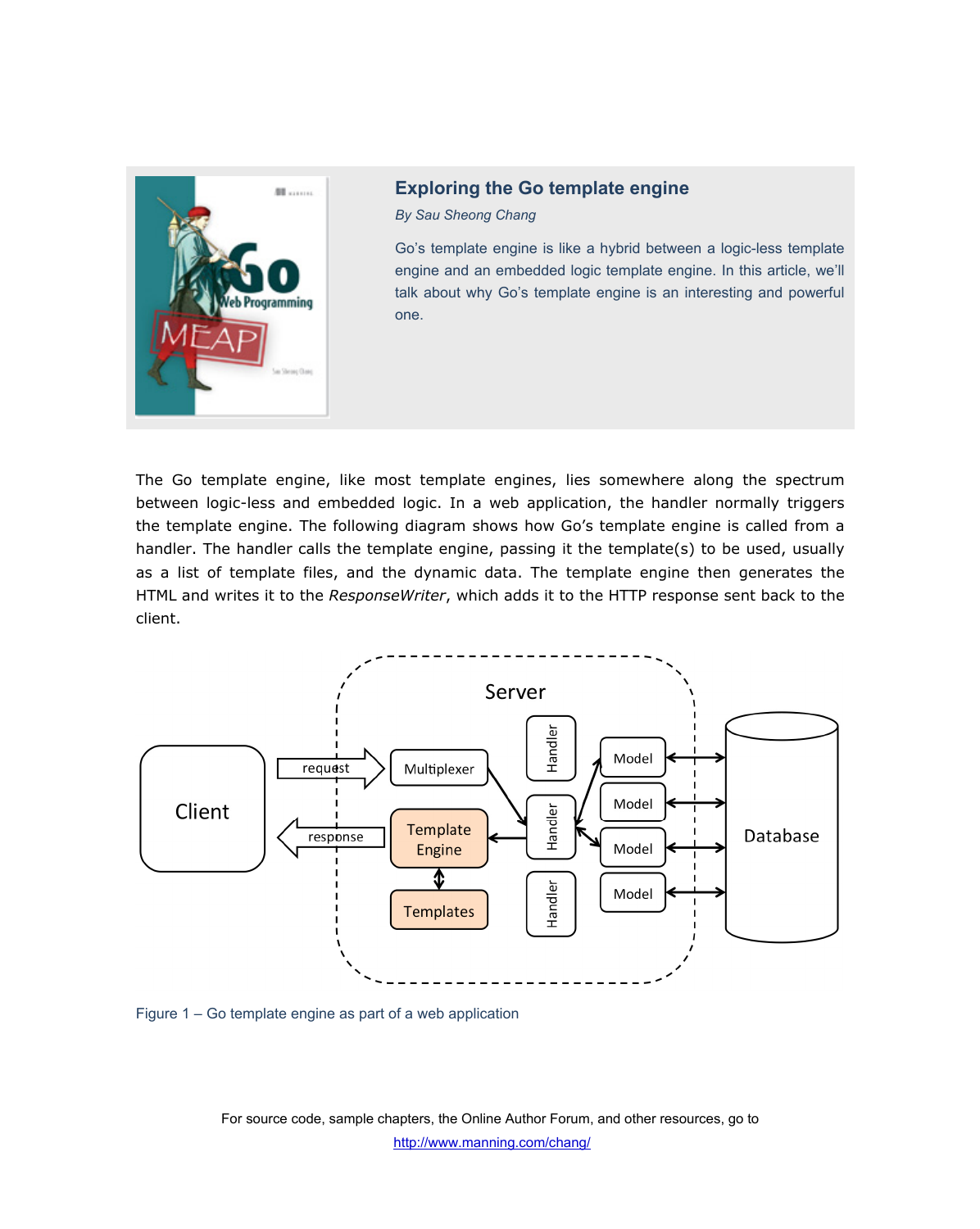Go templates are text documents (for web applications, these would normally be HTML files), with certain commands embedded in them, called *actions*. In the Go template engine, a template is text (usually in a template file) that has embedded actions that are parsed and executed by the template engine to produce another piece of text. Go has a text/template standard library that is a generic template engine for any type of text format, and an html/template library that is a specific template engine for HTML. Actions are added between two double braces  $({} \{ {\})$  and  $({} \}$ ). Here's an example of what a very simple template looks like:

```
Listing 1 – A simple template
```

```
<!DOCTYPE html> 
<html> <head> 
     <meta http-equiv="Content-Type" content="text/html; charset=utf-8"> 
    <title>Go Web Programming</title>
   </head> 
   <body> 
     {{ . }} 
   </body> 
\langle/html>
```
This template is placed in a template file named  $t_{mp1}$ .  $h$ the Naturally we can have as many template files as we like. Template files must be in a readable text format but can have any extension, but in this case since it generates HTML output, I used the .html extension.

Notice the dot (.) between the double braces. The dot is an action, and is a command for the template engine to replace it with a value when the template is executed.

Using the Go web template engine requires two steps:

- 1. Parse the text-formatted template source; this can be a string or from a template file, to create a parsed template struct
- 2. Execute the parsed template, passing a *ResponseWriter* and some data to it. This triggers the template engine to combine the parsed template with the data to generate the final HTML that is passed to the *ResponseWriter*

Let's look at a concrete, simple example:

```
Listing 2 – Triggering template engine from handler function 
package main 
import ( 
   "net/http" 
   "html/template" 
\lambdafunc process(w http.ResponseWriter, r *http.Request) { 
t, := template.ParseFiles("tmpl.html")
```
For source code, sample chapters, the Online Author Forum, and other resources, go to

http://www.manning.com/chang/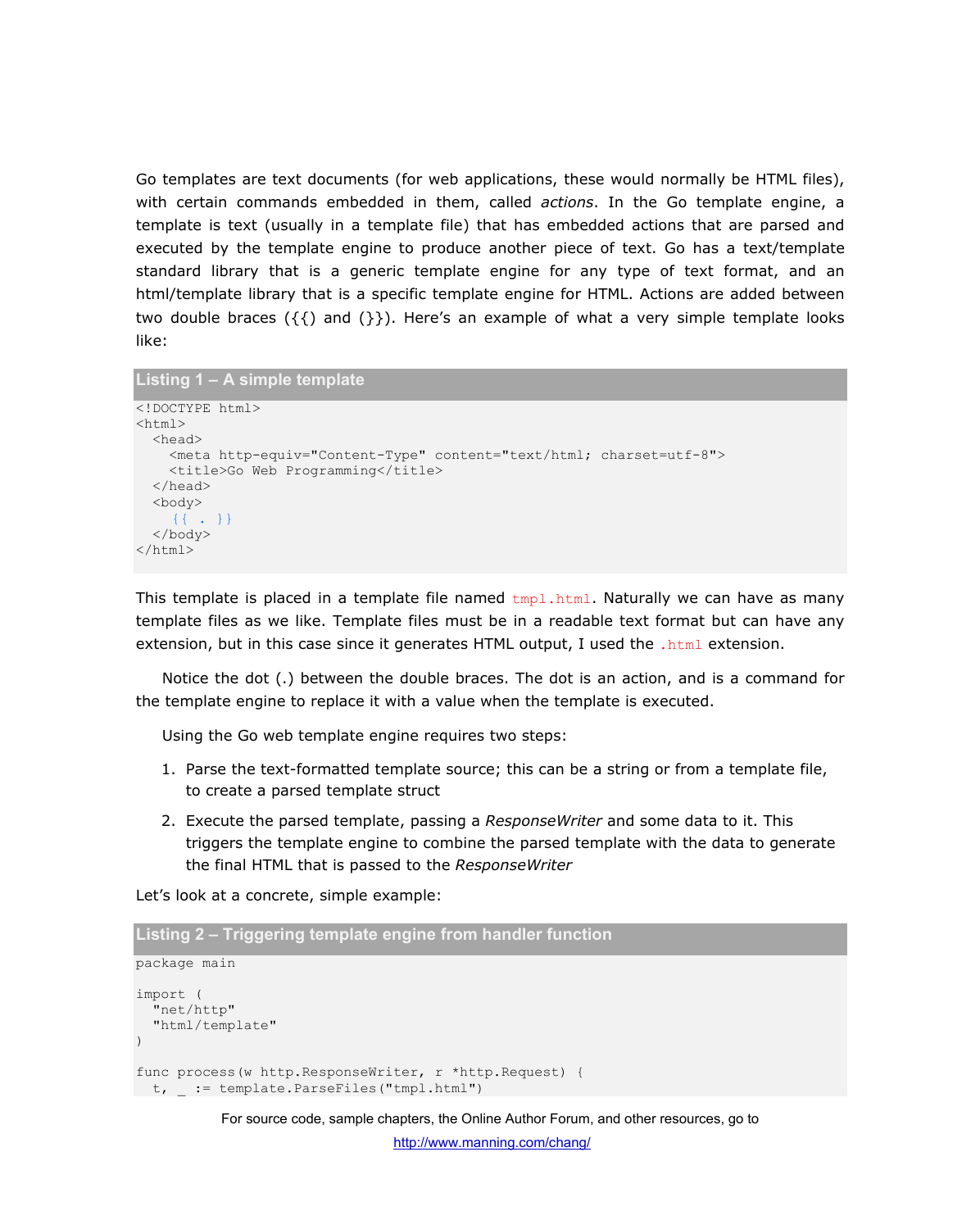```
 t.Execute(w, "Hello World!") 
} 
func main() { 
 server := http.Server{
    Addr: "127.0.0.1:8080", 
 } 
  http.HandleFunc("/process", process) 
  server.ListenAndServe() 
}
```
We're back to our server again. This time we have a handler function named *process*, which triggers the template engine. First, we parse the template file tmpl.html using the *ParseFiles* function. The function returns a parsed template of type *Template* and an error, which we conveniently ignore for brevity.

t, \_ := template.ParseFiles("tmpl.html")

Then we call the *Execute* method to apply data (in this case, the string Hello World!) to the template.

t.Execute(w, "Hello World!")

We pass in the *ResponseWriter* along with the data so that the HTML that will be generated can be passed back to the client. When you are running this example, the template file should be in the same directory as the binary (remember that we didn't specify the absolute path to the file).

This is the simplest way to use the template engine and, as expected, there are variations. I'll describe those now.

## *Parsing templates*

*ParseFiles* is a standalone function that parses template files and creates a parsed template struct that you can execute later. However, the *ParseFiles* function is actually a convenience function to the *ParseFiles* method on the *Template* struct. Basically what happens is that when you call *ParseFiles*, Go creates a new template, with the name of the file as the name of the template, then calls *ParseFiles* on that template.

In other words, these two:

```
t, _ := template.ParseFiles("tmpl.html")
```
and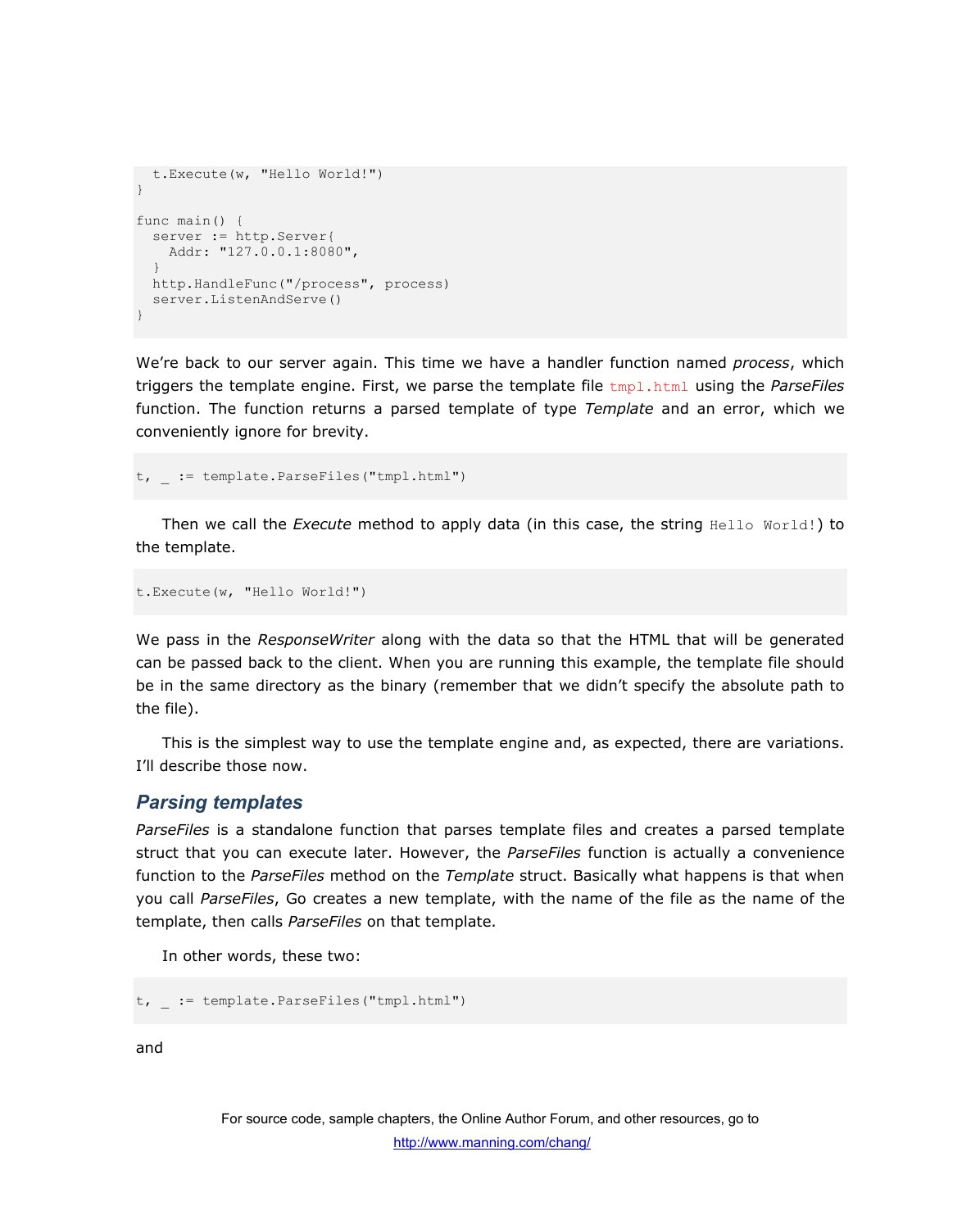```
t := template.New("tmpl.html") 
t, _ := t.ParseFiles("tmpl.html")
```
*ParseFiles* can take in one or more file names as parameters (it is a *variadic* function; that is, a function that can take in a variable number of parameters). However, it still returns only one template, regardless of the number of file it's passed. What's up with that?

When we pass in more than one file, the returned parsed template has the name and content of the first file. The rest of the files are parsed as a map of templates, which can be referred to later on during the execution. You can think of it as *ParseFiles* returning a template when you provide a single file, and a template set when you provide more than one file.

Another way to parse files is to use the *ParseGlob* function, which uses pattern matching instead of specific files. Using the same example:

```
t, := template.ParseFiles("tmpl.html")
```
and

```
t, := template.ParseGlob("*.html")
```
would be the same, if  $t_{mpl}$ .html was the only file in the same path.

Parsing files is probably the most common, but you can also parse templates using strings. In fact, all other ways of parsing templates ultimately call the *Parse* method to parse the template. Using the same example again:

```
t, := template.ParseFiles("tmpl.html")
```
and

```
 tmpl := `<!DOCTYPE html> 
<html> <head> 
     <meta http-equiv="Content-Type" content="text/html; charset=utf-8"> 
    <title>Go Web Programming</title>
  </head> 
  <body> 
     {{ . }} 
   </body> 
\langle/html>\ddot{\phantom{a}} t := template.New("tmpl.html") 
 t, = t. Parse (tmpl)
   t.Execute(w, "Hello World!")
```